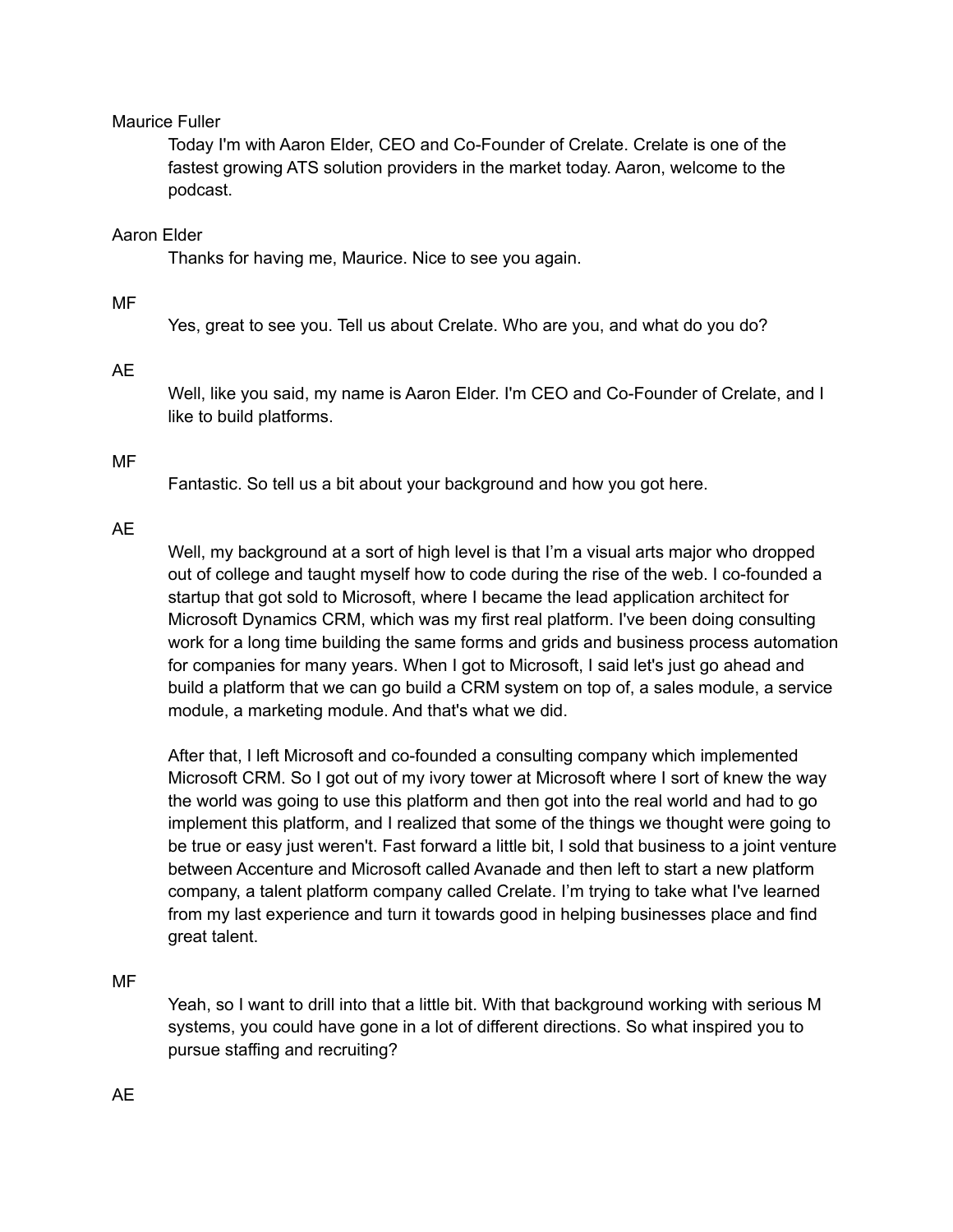I think two things.. One, building a consulting company, or any staffing business, is hard. You have the same basic problem that you do over and over again. You've got to go out. You have to find opportunity and things for people to do and you go find people to do it and you've got to do that basically forever. That is the business by itself. In our journey of growing our business and emerging with something and spinning out and then selling it off, along the way no business had really cracked this code. It was just more people with more spreadsheets and multiple systems all trying to run around and make these two stars align. What these businesses are doing is such a great thing. They're finding people and giving them their first chance, their next chance, or a bite at the next great opportunity. I mean it's really this lasting prosperity that these companies are providing people. But it's so freaking hard. So I wanted to go build a platform that would solve that problem, and ten years ago I had this idea: let's just go create a recruiting CRM, right? So it would be a CRM system plus an ATS all in one, but let's build it really flexible so that it can work for any talent business.

#### MF

Alright, fantastic. You've written a lot for sources like Staffing Stream and Talent Culture on the concept of transferable velocity. Can you tell us what that's about and how that fits into the idea of a prosperity engine?

# AE

Yes, this idea of a prosperity engine… This was the thing that I loved most about building my previous consulting company. It was the fact that we were able to take people from all walks of life, all backgrounds, all levels of experience, and train them on a new skill and give them the tools to be quite successful in life. The journey there when we started as a dynamic CRM consultancy was there were no dynamic CRM experts in the world because it was a brand new platform. It was a new product from Microsoft and no one really knew it, so we of course had a talent problem. And we went out and we started saying let's get creative. What are some ancillary industries?

Okay, well maybe we can go train an old SAP developer or an old Pivotal or Onix developer on how to be a CRM developer. They're kind of similar to CRM systems and that works, but eventually you sort of run out of that pool. And then we started saying well, we're going to need to go grow our own. We built this internal boot camp. It was a multi-week boot camp. It was so successful that customers actually paid us to run their devs through it, but we took people from all walks of life, taught them a new skill, and set them on their way in consulting. That really was exciting for me, that idea that we could take a person who was sort of on a trajectory of success already and realize that their peanut butter and our chocolate would mix together to make a delicious peanut butter cup on the other side, if that makes sense. So I kind of coined this term transferable velocity, and it's something we practice here at Crelate.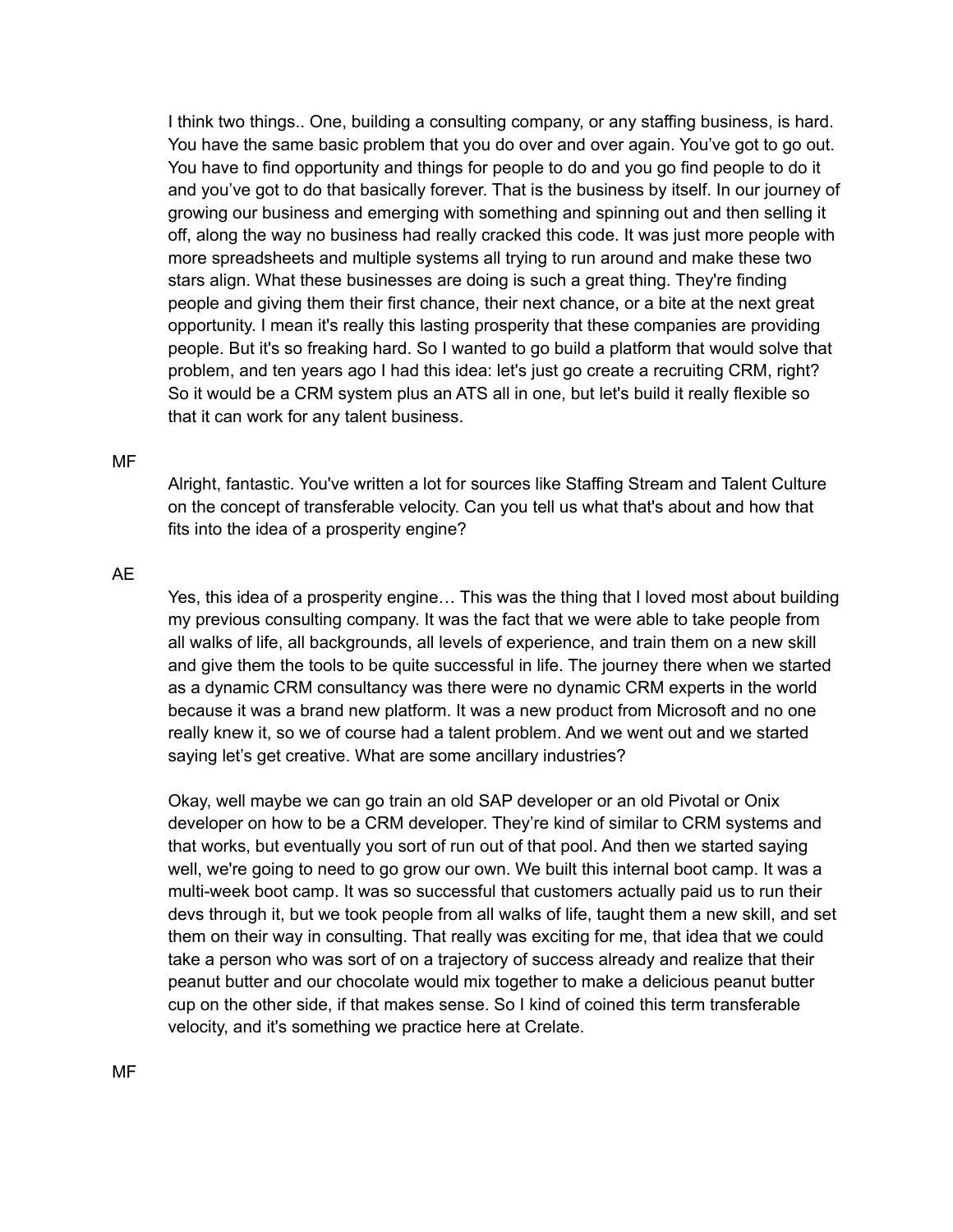Yeah, and that makes complete sense. I love what you've done there. Another thing I love is the way you've built your application that makes it easy for users to use. You have great usability and I'm curious to learn how you've been able to do that. How have you created a product that's so well received by recruiters and is getting great ratings?

# AE

Well thanks for that question. So UX is very different than UI, right? So the user experience is different than just the sort of pretty picture that the person's looking at, and there's all kinds of theory that goes into this. I myself have a design background. We have people on staff that do as well. The competing interests though that we have are recruiters are busy, and they're sitting in front of their screen all day long making calls. They need to have access to a lot of information all at once. But then you also want to keep the UI simple, right? And so you have these two diametrically opposed ideas sort of in one, and that is something that we wrestle with all the time.

I think—as you said with the reviews—I think in some ways we get it really really right. And I think the secret is thinking about it as a platform, thinking about the fundamental steps, the work streams that the recruiter is trying to do, and saying how can we not get in their way? If we don't need to require a field at this step, let's not require it. If we don't need to ask them a question, let's not ask it. If they need some information to be able to answer a question that we are asking, let's present it. **Let's think through the work stream and try to align the UX to meet the person where they're at in their day versus the other way around.**

#### MF

Right, that makes sense. You mentioned Crelate as a platform as something that staffing firms can build their business on and that can pull in all the integrations needed for a modern agency tech stack. How are you thinking about that now and in the future?

### AE

Building platforms is something that I just love to do in general. With all my years of consulting, you know, I'd walk into a company and say what challenge are you facing? And then the next question usually is well, what are you trying to achieve? Maybe your listeners have seen the famous comic books where it shows what the customers said they wanted, what the product manager heard, what the dev built, and what they actually needed. I think platform development sort of takes that whole thing to heart. **When you look at the space that our software plays in, we're a talent platform for talent businesses.** That's businesses whose primary business is talent. The market is hyper fragmented because you have a variety of needs that you're trying to fulfill.

Just try a little mental model with me for a second here. So imagine I'm on the X- axis that's going left to right. On one end you have corporate hiring and recruiting, right? They're hiring for themselves. On the other end of the spectrum you have agency, a talent business usually hiring for someone else. On the Y-axis that will be up and down,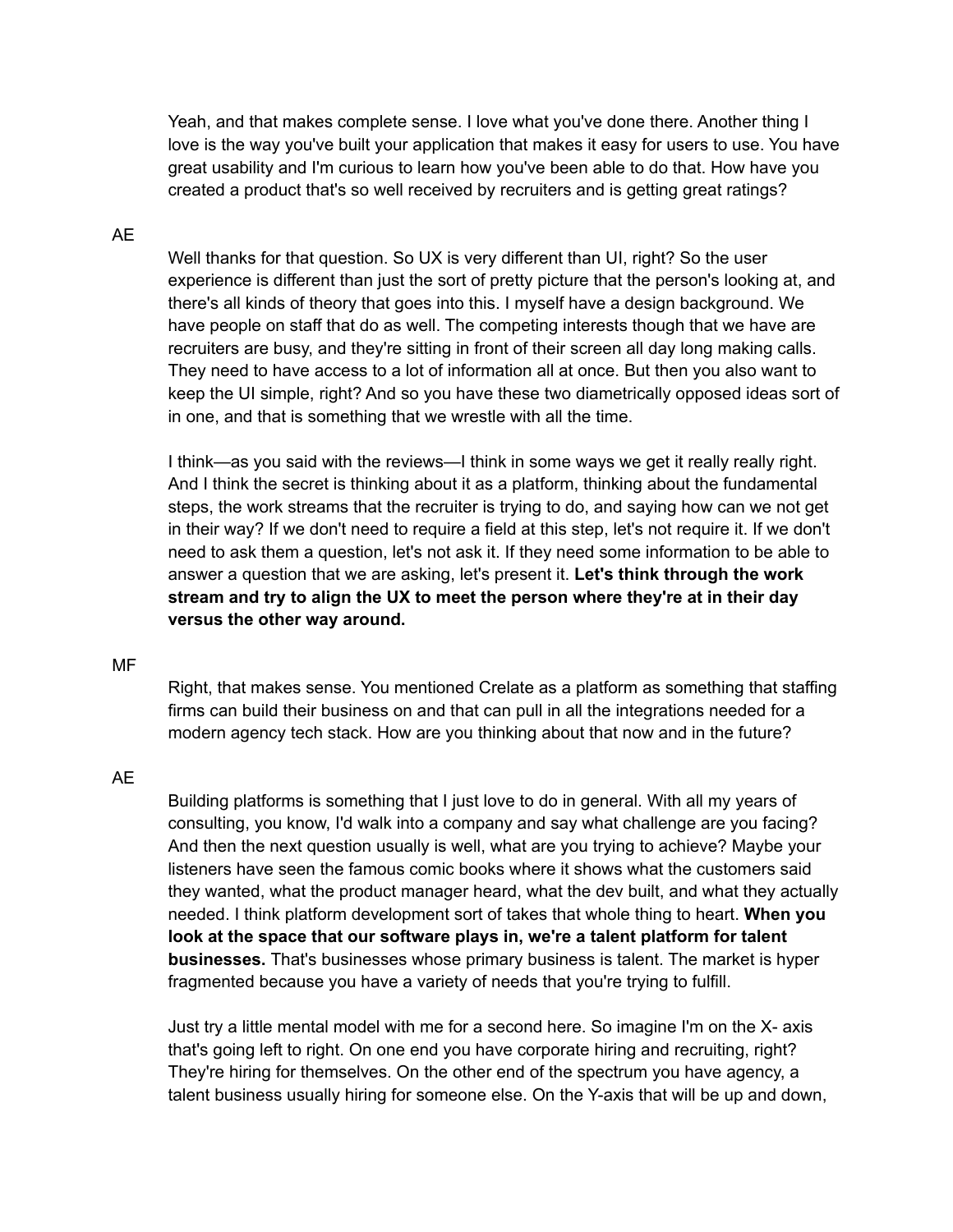you have the size of a company. The larger firms have different needs and maybe more complex needs but small firms have plenty of complex needs, too. And then on the Zaxis—that's the one sort of going out into space—you have different industries, right? The recruiting requirements of oil and gas might be a little bit different than healthcare, might be different than contract, temp, etc. And so as a talent platform, we've got to say, hey, we're trying to solve across all three axes.

Staffing businesses are all very similar in many ways but they're all very different in many ways. And so when we want to build a feature, we need to say, hey, what cohort of customers are we trying to address with this feature, and what are the bunch of different business processes that are going to come at this across those three axes, and how can we make it generic in a way that can work for all of them—or be configured or customized to work for all of them? I don't know if that makes sense.

#### MF

Yeah, no, it makes complete sense and it's actually really fascinating when you think about the staffing talent industry and recruiting three dimensionally like you just pointed out. I also want to talk about your platform from another standpoint as well, and that is your APIs. That's such a key part of your platform, and everyone talks about their APIs and their open APIs. When you look closely you find out that not all APIs are created equal, so I wanted to find out how you think about the development of your APIs to support integrations.

# AE

Yeah, you can't be a platform without an API I guess is my opinion. You know, and I think one of my—I can't remember if it was one of my investors who said "you're doing something great but you're certainly doing it the hard way," if you will. And what they meant by that was there are, as you mentioned, other ATSs out there that are more sort of point solution and sort of solve point problem. In our case, we have to be constantly thinking about this concept of whether we're building on-platform or in-platform and who else is going to build on-platform. We can't be everything to everybody. That's just a fact. So we've got to be really good about building great features on our platform, but building our platform in a way that lets others also build great features on our platform. And so we're actually working on our third iteration of our open API, and this is a very intentional motion. We want people to build on our system, which I think is very different from other products which are just so busy building their own feature sets. And so with an open API, you need to have a team that understands that people are going to be building on it. It has to be very intentional and they have to think of all the consequences of people building on it and how to support that, and so we're constantly prioritizing that over other things in order to enable those scenarios.

#### MF

That makes sense. So one of the hottest and most important trends in staffing today is automation, and you mentioned on-platform versus in-platform. So tell us how you are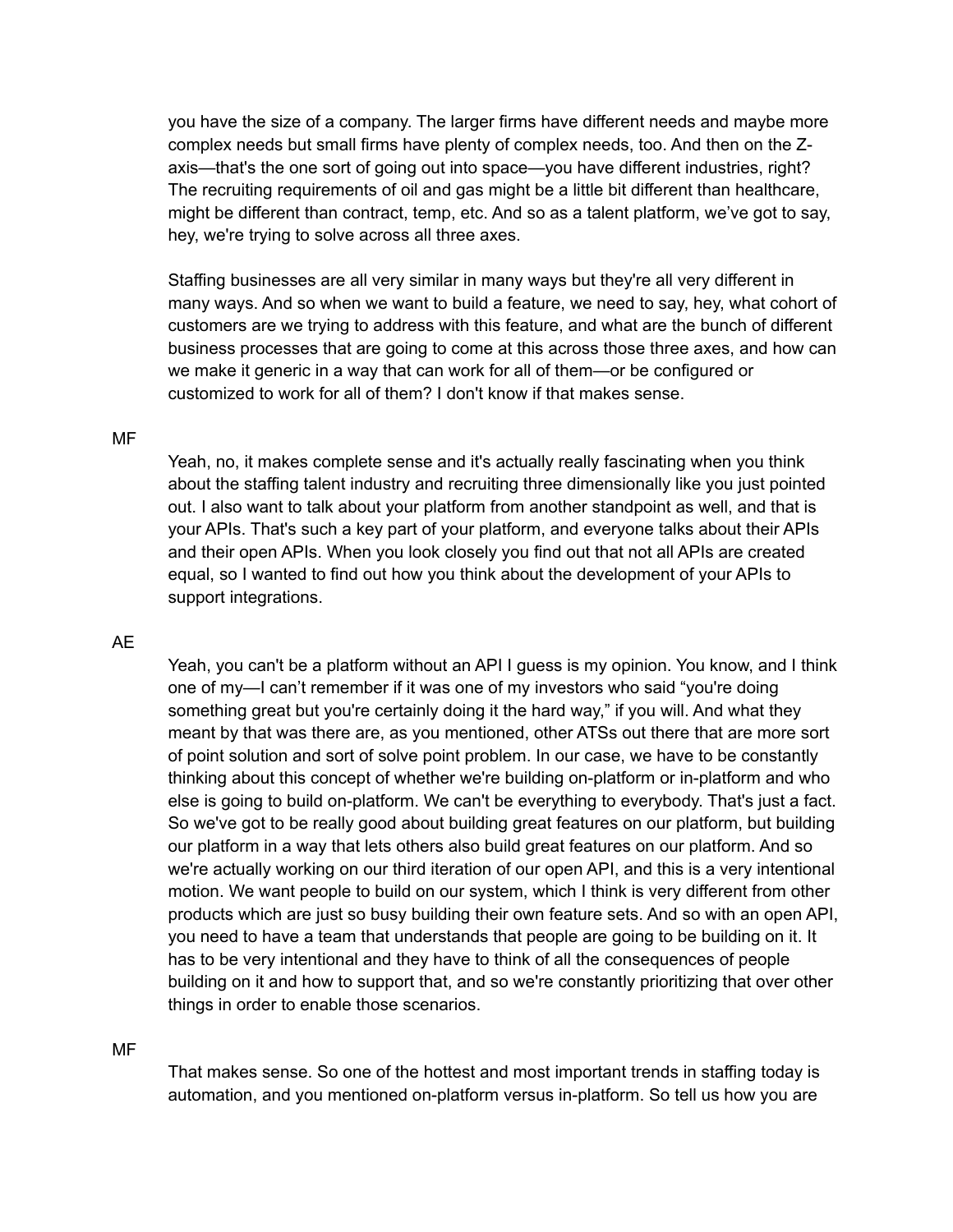thinking about automation and how you plan to bring more automation to your customers.

# AE

Yeah, in the same way I was talking earlier about UX design, I think of automation in a few ways. One, I don't see a world in which Alexa magically does the recruiting and you go get hired somewhere because Alexa said you should, right? I see recruiters at the heart of the recruiting process. It's a people business at the end of the day. So my thought is how do we use automation to enable and empower recruiters and candidates to move with less friction through the process? I think there's several things to think about. One, you have point automation like sequencing, right? Like how can I automate a lot of manual tasks to prioritize my day and make all the steps of my day easier. To answer that question: while we're building a sequencing engine. And that'll be built in-platform on top of our process engine. But we also know that there's other amazing sequencing engines out there as well that might offer features that we can't provide, so we're going to think about building our API in a way that would let a third party also build a sequencing engine. We already have an integration partner that does that. So that's one cohort of automation.

The other cohort of automation is where in the work stream can we save a step along the way and do little automation, little triggers here and little triggers there, that make things just easier. From a UX perspective, though, I'm always cognizant of my experience as a consultant where customers would ask for these elaborate workflows because someone in some office had decided, "this is the process." But then when you actually get on the ground with the users, you realize that the exceptions almost become the rule. And so now the person has to fight against the system because of what people had designed for it. So **when I think of automation, I want to keep the user at the center of it and I want to keep the user in control of every aspect of it.** So hey, this automated thing's going to happen, but you can pull the hand break if you need to—if if that makes any sense.

### MF

Yeah, that makes complete sense, and I love how you're thinking about this opportunity to help recruiters be more productive. Your company is up to 1700 customers at this point. How do you plan to continue that growth in the years ahead?

AE

Well, yeah, it's been a wonderful ten year journey to this point. We just secured a new round of funding from our existing investors, and that money is going to be put to work—well, it's already being put to work. The short answer is we're scaling up across the board. I like to think of the company itself as a prosperity engine, right? It's this self-fulfilling machine that can throw off prosperity in all directions. If we build a great product, we can help our customers. Our customers are in the business of helping people find good jobs and find opportunities; those people then go on to be prosperous.